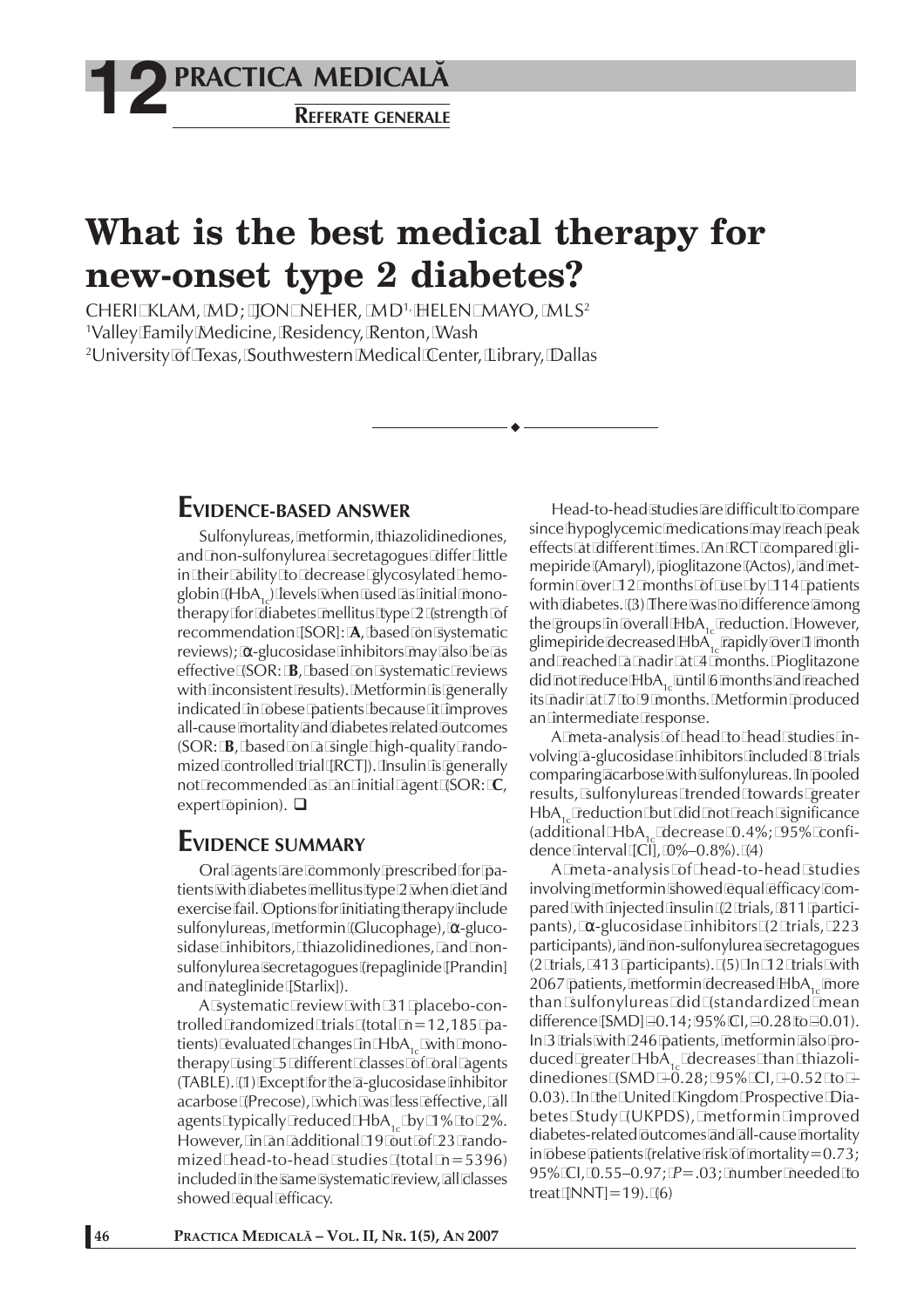| Table. Oral medications as monotherapy in type 2 diabetes mellitus (1,2) |                                  |                                                  |                                      |                                                                                                                                                                                |
|--------------------------------------------------------------------------|----------------------------------|--------------------------------------------------|--------------------------------------|--------------------------------------------------------------------------------------------------------------------------------------------------------------------------------|
| <b>Class</b>                                                             | <b>Dosing</b><br><b>Interval</b> | <b>Typical</b><br>$HBA_{1C}$<br><b>Reduction</b> | $Cost*$<br>per<br>Month <sup>+</sup> | Contraindications/Cautions                                                                                                                                                     |
| Sulfonylureas                                                            | $1x$ daily                       | $1.4% -$                                         | \$                                   | DKA, caution in hepatic or renal                                                                                                                                               |
|                                                                          |                                  | 1.8%                                             |                                      | disease                                                                                                                                                                        |
| <b>Metformin</b>                                                         | $1-2x$<br>daily                  | $1.1% -$<br>2.0%                                 | \$\$                                 | Congestive heart failure, acute or<br>chronic metabolic acidosis, Cr ?1.5<br>male, Cr ?1.4 female, COPD, severe<br>hepatic disease, alcoholism. Use<br>caution in the elderly. |
| $\alpha$ -glucosidase                                                    | $3x$ daily                       | $0.6% -$                                         | \$\$\$                               | Cr ?2.0, abnormal baseline liver                                                                                                                                               |
| inhibitors                                                               |                                  | 1.0%                                             |                                      | function tests, inflammatory bowel                                                                                                                                             |
|                                                                          |                                  |                                                  |                                      | disease                                                                                                                                                                        |
| <b>Thiazolidinediones</b>                                                | $1-2x$                           | $1.5% -$                                         | $$55 -$                              | Class III to IV heart failure, baseline                                                                                                                                        |
|                                                                          | daily                            | $1.6\%$                                          | \$\$\$\$                             | ALT > 2.5                                                                                                                                                                      |
| Non-sulfonylurea                                                         | 3x daily                         | $1.8% -$                                         | $$5 - $55$                           | Caution with liver disease                                                                                                                                                     |
| secretagogues                                                            |                                  | 1.9%                                             |                                      |                                                                                                                                                                                |

\* The "typical" range excludes the studies with the highest and lowest measured effects.

 $\pm$  \$ = \$0 to \$25; \$\$ = \$25 to \$60; \$\$\$ = \$60 to \$120; \$\$\$\$ = \$120 to \$180.

DKA, diabetic ketoacidosis; Cr, chromium; COPD, chronic obstructive pulmonary disease; ALT, alanine transaminease.

A systematic review with 22 RCTs (total n=7370), ranging in length from 12 weeks to 3 years, compared 2 oral agents with a single oral agent or placebo. (1) Combinations of oral agents produced statistically significant additional improvement in  $HbA_{1c}$  in 21 of 22 studies. The

## **CLINICAL COMMENTARY**

**Consider the advantages of each class to best meet your patient's goals**

Vincent Lo, MD *San Joaquin Family Medicine Residency, French Camp, Calif*

*Lifestyle modification is the cornerstone of initial treatment of type 2 diabetes. However, in clinical practice, medications (monotherapy or combination therapy) are often started along with diet and exercise recommendations. Physicians and patients should clearly understand the treatment goals before initiating therapy. Multiple factors often influence treatment goals, such as presence or absence of symptoms, age-related risks from potential hypoglycemia, degree of hyperglycemia, presence of morbidities (renal insufficiency, heart failure, obesity), cost of the medication, as well as patient or physician preferences. Despite their comparable efficacy in the reduction of HbA1c level, each class of oral hypoglycemic medication has a different mechanism of action and adverse side-effect profile. Therefore, physicians must consider the advantages and disadvantages of each class to choose a medication regimen that best meets their patient's individual treatment goals.*  $\Box$ 

magnitude of this effect across the studies was on the order of a 1% change in  $HbA_{1c}$ , although the data were not subject to a formal meta-analysis.

Inhaled insulin may expand the list of initial therapies for type 2 diabetes. A 12-week manufacturer-sponsored RCT with 134 patients (mean  $HbA_{1c} = 9.5$ ) compared inhaled insulin with rosiglitazone (Avandia). (7) More patients using inhaled insulin achieved an  $HbA_{1c} < 8.0$ (82.7% vs 58.2%; *P*=.0003); however, inhaled insulin produced more adverse effects, including cough and hypoglycemia.  $\square$ 

#### **FAST TRACK**

*Metformin improved diabetes-related outcomes and all-cause mortality in obese patients*

## **RECOMMENDATIONS FROM OTHERS**

The International Diabetes Federation (IDF) recommends metformin as the initial oral agent unless contraindicated. (8) A sulfonylurea is an acceptable alternative in patients who are not overweight. The IDF states that insulin should be added when oral agents fail.

#### **FAST TRACK**

Patients on inhaled insulin achieved an HbA<sub>1c</sub> of *less than 8, but also had more adverse effects*